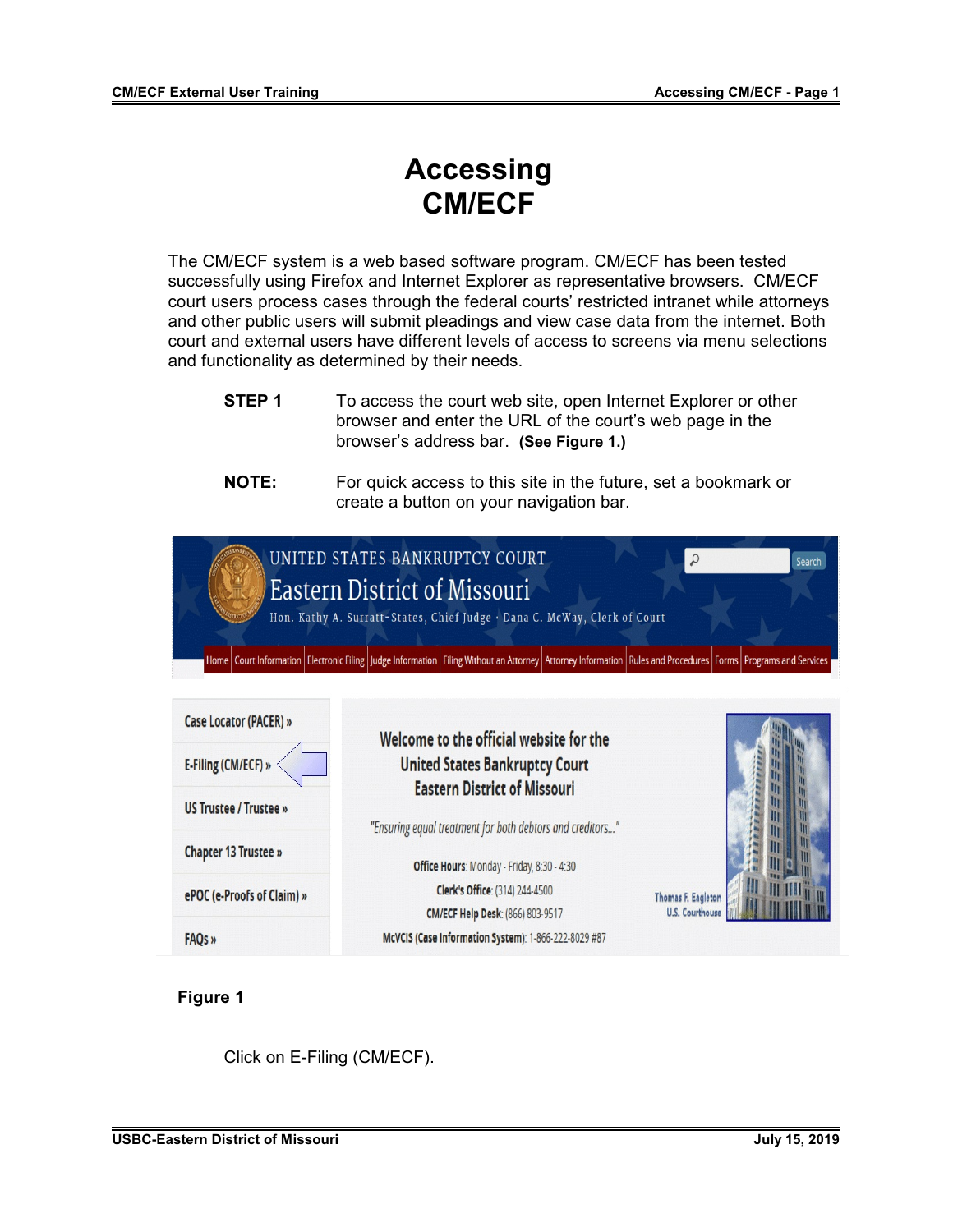## **STEP 2 Login**

Enter your PACER username and password. In the Court drop down box "Where would you like to go?" click on the down arrrow and scroll all the way to U.S. Bankruptcy Courts. Choose Missouri Eastern Bankruptcy Court under U.S. Bankruptcy Courts. (**See Figure 2.**)

| <b>PACER</b><br>Login |                                                                                                                                                                                                                                                                                                            |                  |
|-----------------------|------------------------------------------------------------------------------------------------------------------------------------------------------------------------------------------------------------------------------------------------------------------------------------------------------------|------------------|
|                       | Your browser must be set to accept cookies to log in to this site. If your browser is set to accept cookies and you are experiencing<br>problems with the login, delete the stored cookie file in your PC. Close and reopen your browser before trying again.<br>$\blacktriangleright$ Login               |                  |
|                       | * Required Information<br>Username *<br>Password *                                                                                                                                                                                                                                                         |                  |
|                       | <b>Client Code</b><br>Court *<br>Where would you like to go?                                                                                                                                                                                                                                               |                  |
|                       | Clear<br>Login<br>Forgot password?   Forgot username?   Need an account?<br>NOTICE: This is a restricted government website for official PACER use only.<br>Unauthorized entry is prohibited and subject to prosecution under Title 18 of<br>the U.S. Code. All activities and access attempts are logged. |                  |
| Contact Us            | Privacy & Security                                                                                                                                                                                                                                                                                         | <b>PACER FAQ</b> |

 **Figure 2**

Click Login.

The Redaction Agreement screen appears. Click the box that states "I understand..."

Click Continue.

**STEP 3** The Welcome to the U.S. Bankruptcy Court for the Eastern District of Missouri screen appears. **(See Figure 3.)**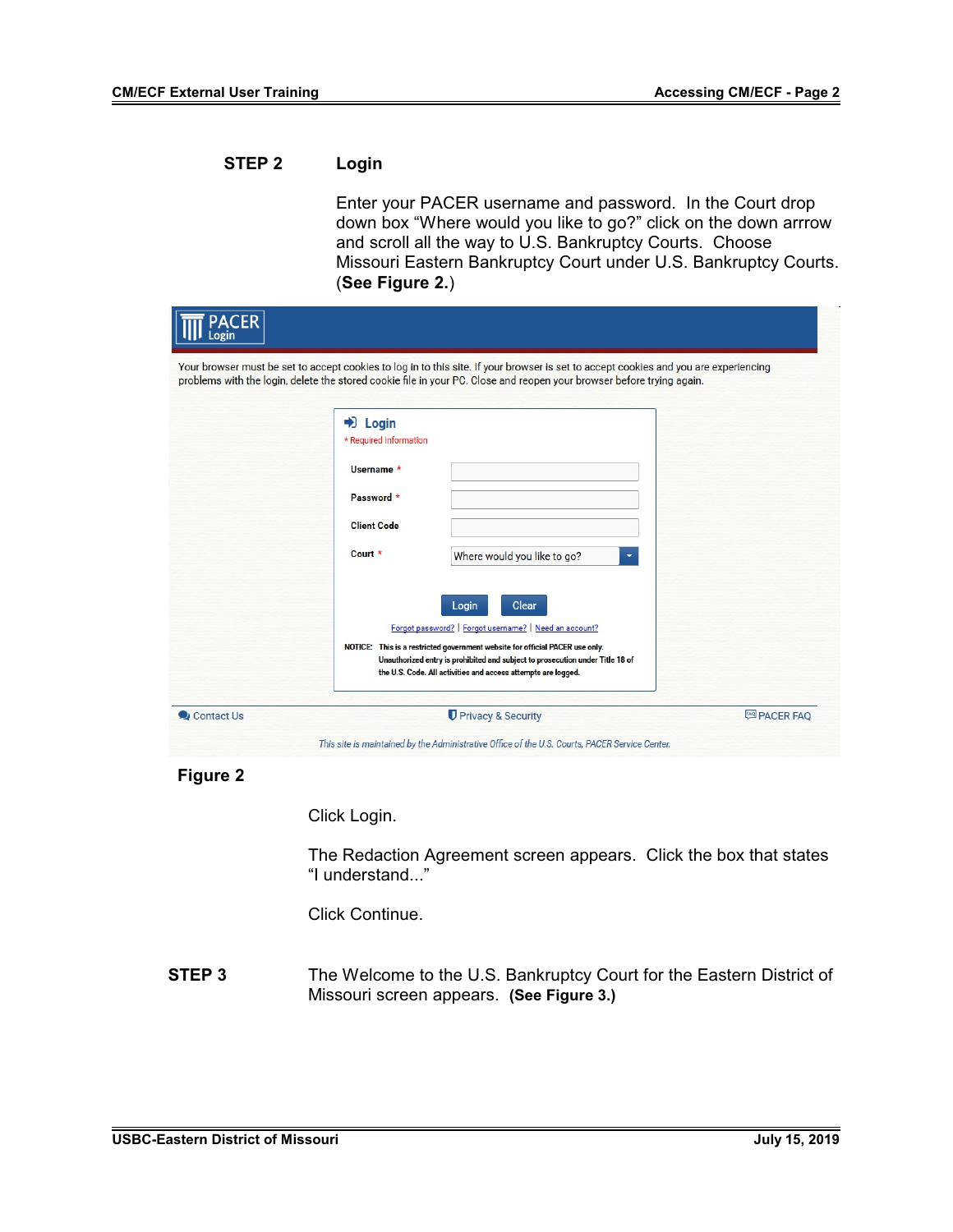



Welcome to the

## **U.S. Bankruptcy Court** for the **Eastern District of Missouri**



## **Figure 3**

Click Login.

## **STEP 4** The **CM/ECF MAIN MENU** screen appears **(See Figure 4.)**



Access to the various modules are provided by the Main Menu Bar at the top of the screen. Each selection is a hyperlink to another set of options or hyperlinks allowing participants to file documents, query, generate reports or maintain the system.